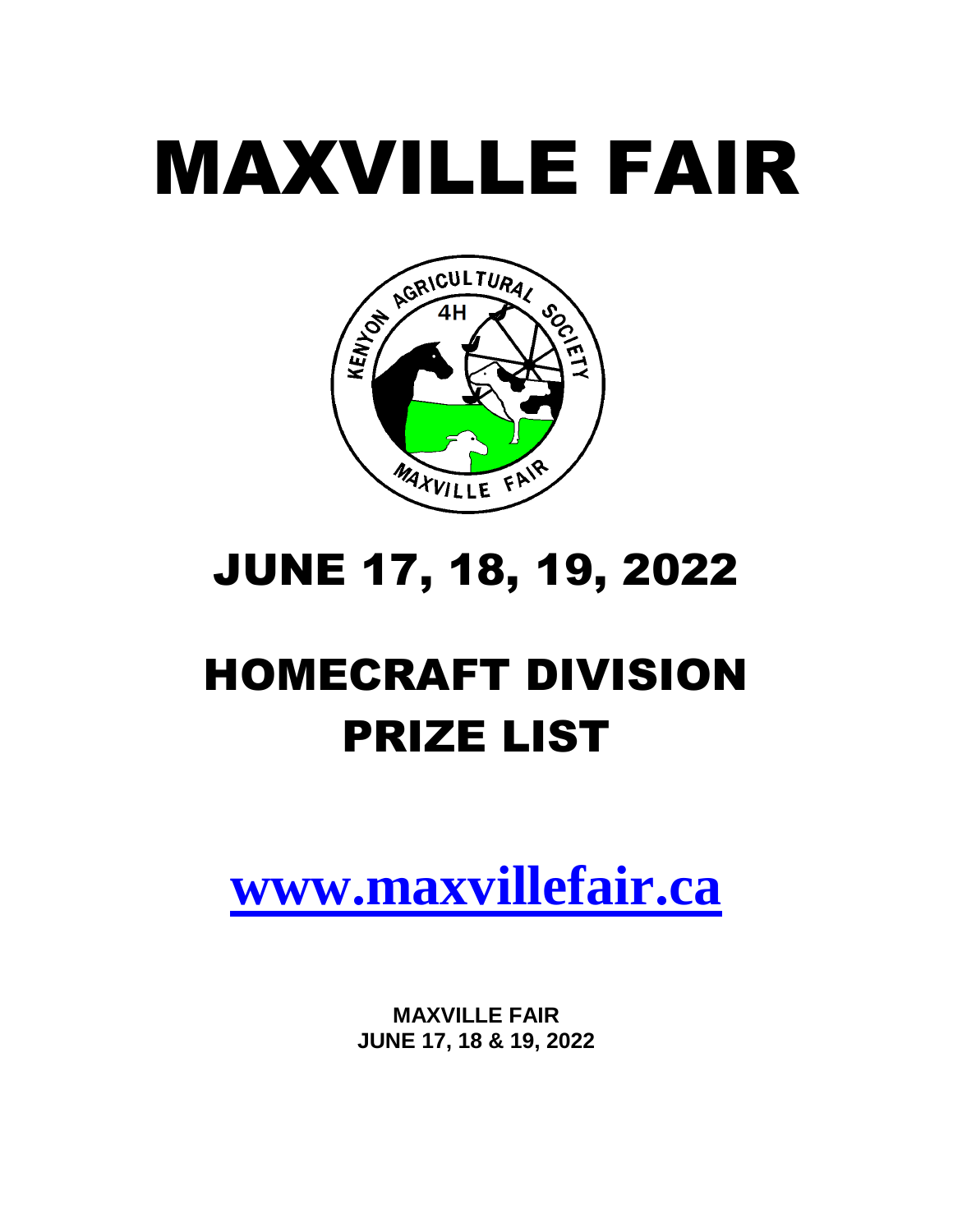**\*\*All Catalogues / Prize Lists for the Maxville Fair can be found at [www.maxvillefair.ca](http://www.maxvillefair.ca/)** *Please check the website prior to the Fair for any updates or changes.*

**\*\* Each exhibitor must fill out an entry form listing their exhibits. Membership numbers may be issued prior to the fair by contacting the secretary. There is no entry fee for juniors unless they are showing in the adult classes. The membership fee is \$5.00**

> **Secretary – Patsy MacKinnon [patsymackinnon8@gmail.com](mailto:patsymackinnon8@gmail.com)**

#### **Admission to the grounds is not included with the membership.**

All articles will be exhibited in the Maxville Complex Hall.

All articles for exhibition in the Hall must be placed with an entry tag attached by **12:00 noon on Friday, June 17, 2022** when they will be judged. All exhibits are to be picked up from Complex Hall on **Sunday, June 19, 2022 by 3:30pm.**

In absence of competition in any class when the article exhibited is of inferior quality, the Judges are instructed to award such prize only as they think deserving, whether first, second, third or any.

No exhibitor shall be allowed to have his / her name or other distinguishing marks on any animal or articles exhibited. All such shall be set aside by the Judges and any member who interferes with the Judges in any way shall have their prizes forfeited. All fruits or vegetables must be grown by the exhibitor.

Articles must be made by the exhibitor and may be shown for 2 consecutive years only! Reliable caretakers will be placed in charge of articles exhibited in the Hall and the Directors will take every precaution possible to ensure the safety of the articles. The Directors wish it distinctly understood that the owners themselves must take the risk of exhibiting them and should any article be accidently damaged or lost, the Directors will give every assistance toward recovery of same but will not make any payment of the value thereof.

It shall be a condition of entry that the Society shall not be liable for any loss to an exhibitor occasioned by fire, accident, condition of structure or negligence of other exhibitors or officials.

All judges' decisions are final.

All exhibitors must conduct themselves in an appropriate manner.

## PRIZE MONEY FOR ALL CLASSES WILL BE AS FOLLOWS: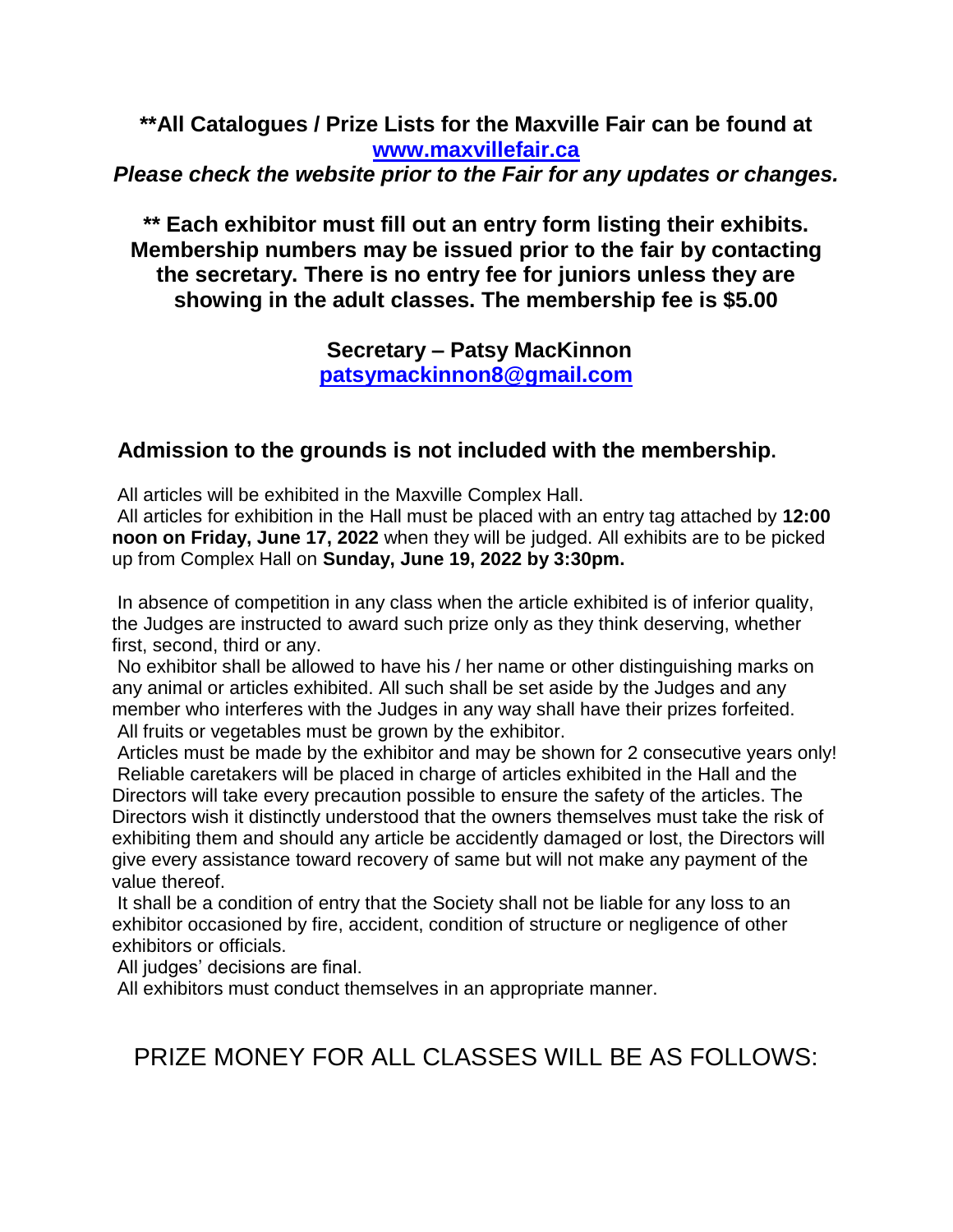#### 1<sup>st</sup> - \$4.00 2<sup>nd</sup> - \$3.00 3<sup>rd</sup> - \$2.00

# **FLOWERS**

FLOWERS AND PLANTS MUST BE GROWN BY THE EXHIBITOR WITH THE EXCEPTION OF THE FRESH FLOWER ARRANGEMENTS. EACH FLOWER BEING EXHIBITED MUST BE FREE OF DISEASE, INSECT DAMAGE & OR INSECTS. IT MUST BE UNIFORM IN SIZE, SHAPE & COLOUR-BE FRESH, NOT WILTED OR OLD. A STEM IS A PLANT STRUCTURE CARRYING ONE OR MORE FLOWERS OR FOLIAGE. EVERY ENTRY MUST HAVE AN ENTRY TAG ATTACHED.

# **CLASS 1**

#### POTTED PLANTS

- 1. Geranium Red
- 2. Begonia Red
- 3. African Violet 1 crown any colour
- 4. Hanging basket for outdoor verandah ( done by exhibitor) red as main colour
- 5. Patio deck planter using 3 or more plants (potted by exhibitor) red as main colour

2022 Year of the Garden and red colour by the Maxville & District Horticultural Society

#### CUT FLOWERS & SHRUBS

- 6. Hosta 3 leaves, a variety is acceptable
- 7. Single Peony -3 stems with bloom and foliage, no buds, any colour
- 8. Double Peony 3 stems with bloom and foliage, no buds, any colour
- 9. Herbs 3 varieties I stem of each, named
- 10.Any cut flower 3 stems with foliage
- 11.Spirea in bloom 3 branches
- 12.Any other shrub in bloom- 3 branches

#### **GARDEN**

- 13.Green onions 3 on a plate (roots trimmed) not a multiplier
- 14.Asparagus- 3 spears on a plate
- 15.Rhubarb 3 stalks on a plate
- 16.Radishes 3 with stems and roots trimmed to 2 inches

#### FRESH FLOWER DESIGN

17.Flower arrangement using a vegetable as a container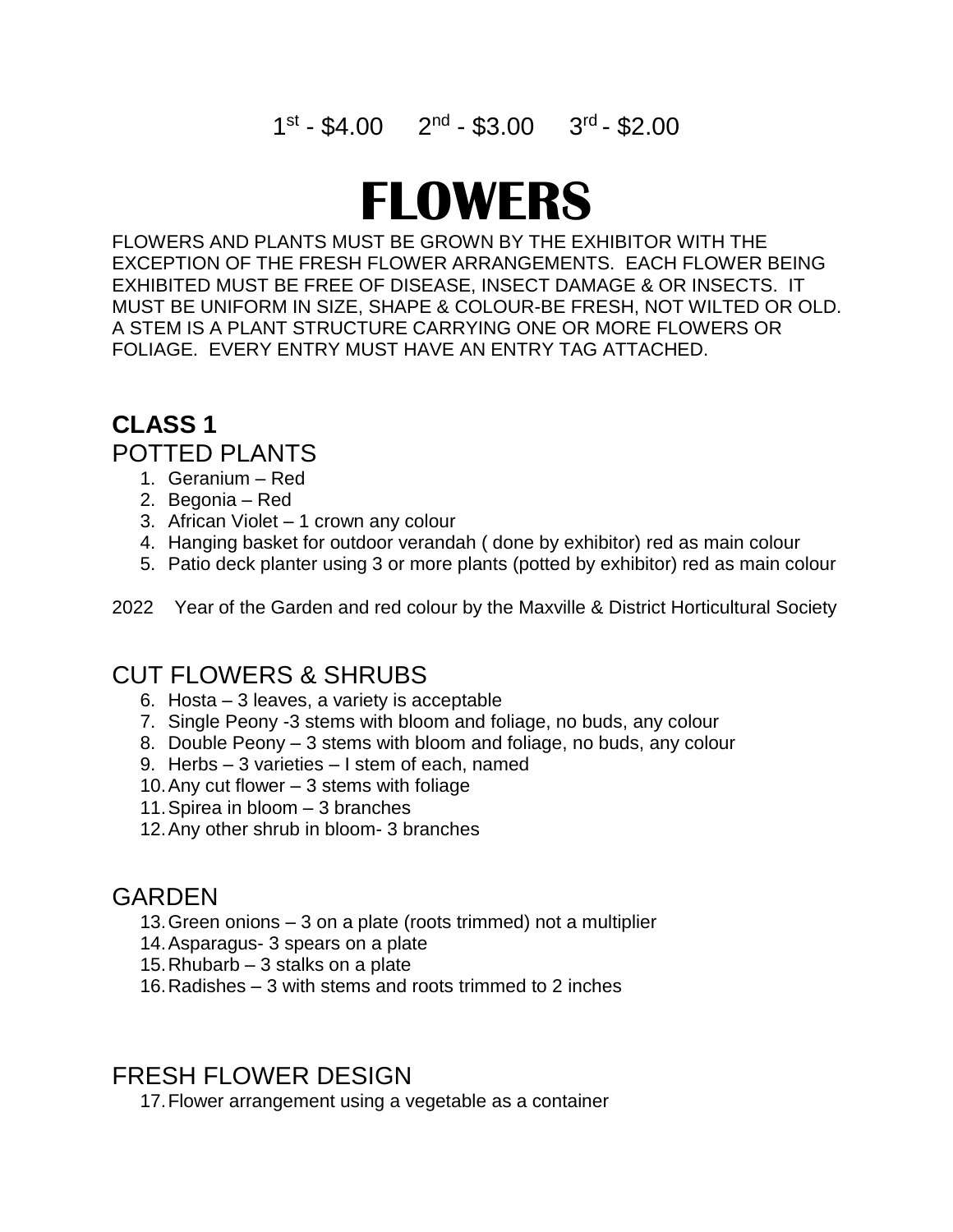- 18.Playing Footsie- arrangement of wild field flowers in a piece of footwear
- 19.Red & White centerpiece "Year of the Garden"
- 20.Small arrangement using a cup and saucer
- 21.Fresh flower arrangement breakfast tray using fresh flowers and 4 agricultural products. Emphasis on the flowers.

# CULINARY ARTS PRIZE MONEY FOR ALL CLASSES WILL BE AS FOLLOWS: 1<sup>st</sup> - \$4.00 2<sup>nd</sup> - \$3.00 3<sup>rd</sup> - \$2.00

#### **For Baking & Bottled Goods:**

1. All baking should be displayed on a base covered with tinfoil or on a paper plate placed in a plastic Ziploc bag.

2. Secure entry tag to the outside of the plastic bag.

3. All bottled goods must be vacuum sealed, no wax. All containers 1/2 pint and have a **new** snap lid. Must be homemade. Judged on texture, appearance, uniformity & flavour. All exhibits in this Class must be specified or not eligible for competition. In case of no competition, unless the exhibit is worthy, the prize will be withheld. One article cannot be shown in more than one class.

# **CLASS 2**

#### BREADS

- 22. Sourdough bread
- 23. Homemade buns, pan
- 24. White Bread made with bread machine

#### QUICK BREADS & MUFFINS

- 25. Banana bread
- 26. Tea biscuits 3
- 27. Blueberry muffins 3 (please remove wrappers)

#### SQUARES &COOKIES

- 28. Brownies with nuts, 3 no icing
- 29. Date squares -3
- 30. Chocolate chip cookies -3
- 31. Nanaimo bars -3

CAKES

32. Carrot cake - ½ cake , iced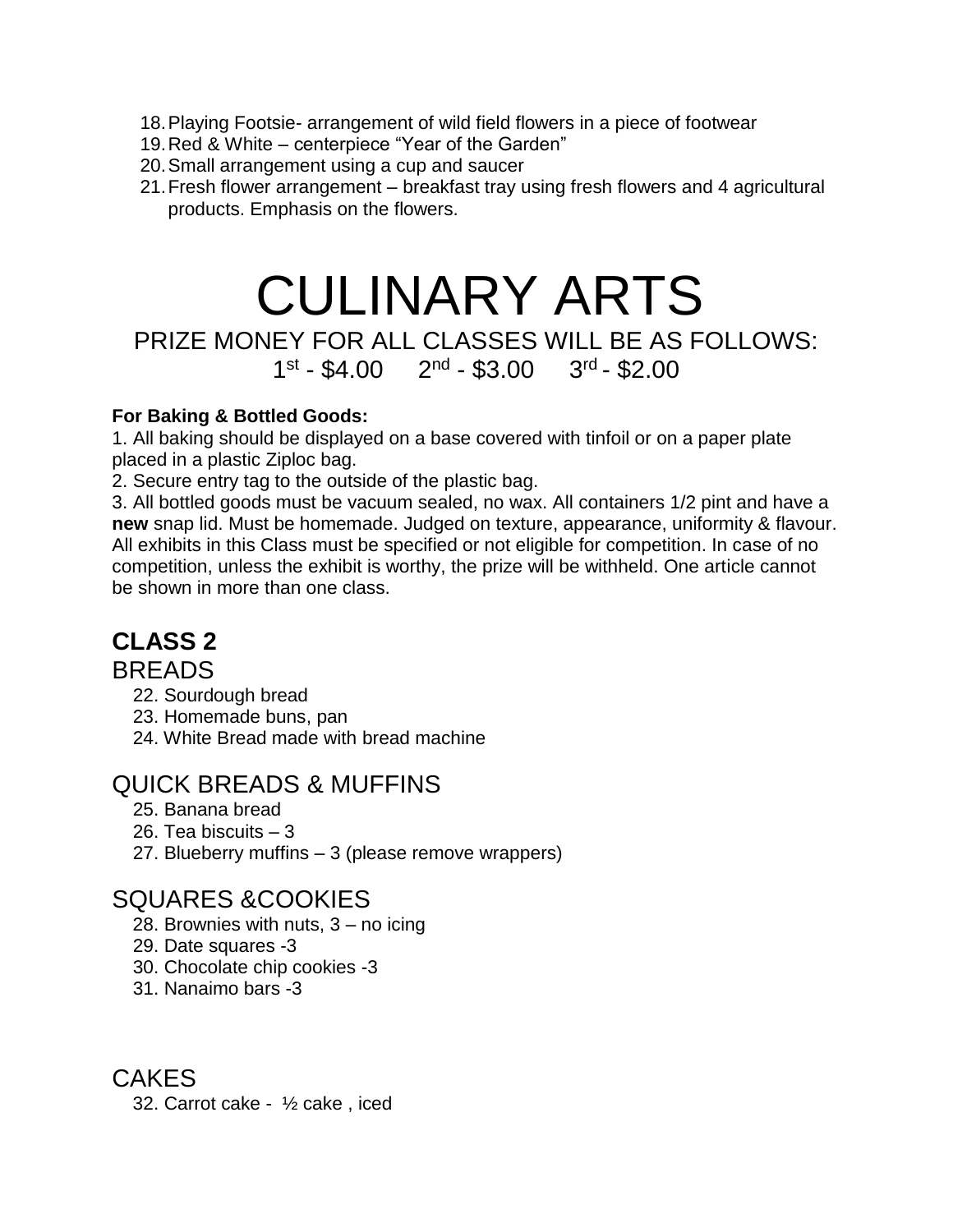- 33. Chocolate  $\frac{1}{2}$  cake, iced
- 34. Decorated cake for special event

#### PIES

- 35. Rhubarb pie
- 36. Strawberry pie
- 37. Raisin pie
- 38. **Butter tarts OAAS entry - 6 tarts , no fruit or nuts , full size . Entry must be made totally by exhibitor including pastry**

#### BOTTLED GOODS

- 39. Strawberry jam
- 40. Raspberry jam
- 41. Dill pickles
- 42. Cucumber relish
- 43. Chili sauce
- 44. Bread & Butter pickles
- 45. Salsa

# COUNTRY FAIR BAKING CONTEST

#### A. BERNARDIN JAM AWARD

Best Strawberry jam using Bernardin pectin. Judging will be based on appearance, taste, texture and recipe creativity. Winner entry must include proof of purchase of sponsor's product.

1<sup>st</sup>: \$20.00 Gift Certificate plus Rosette Prize Ribbon

- B. BERNARDIN BEST OF SHOW AWARD "Best Home Canning" entry submitted in a Bernardin mason jar and Snap Lid 1<sup>st</sup>: \$30.00 Gift Certificate plus Rosette Prize Ribbon
- C. BERNARDIN GIFT PACK COMPETITION Best Gift Pack submitted using Bernardin mason jar & snap lid home canned product, perceived value and appropriateness of presentation 1<sup>st</sup> : \$20.00 Gift Certificate plus Rosette Prize Ribbon
- D. BERNARDIN SNAP LID/MASON JAR CREATIVE CRAFT AWARD Best decorative of functional homemade craft made using a Bernardin mason jar(s) and /or Snap lid 1<sup>st</sup>: \$20.00 Gift Certificate plus Rosette Prize Ribbon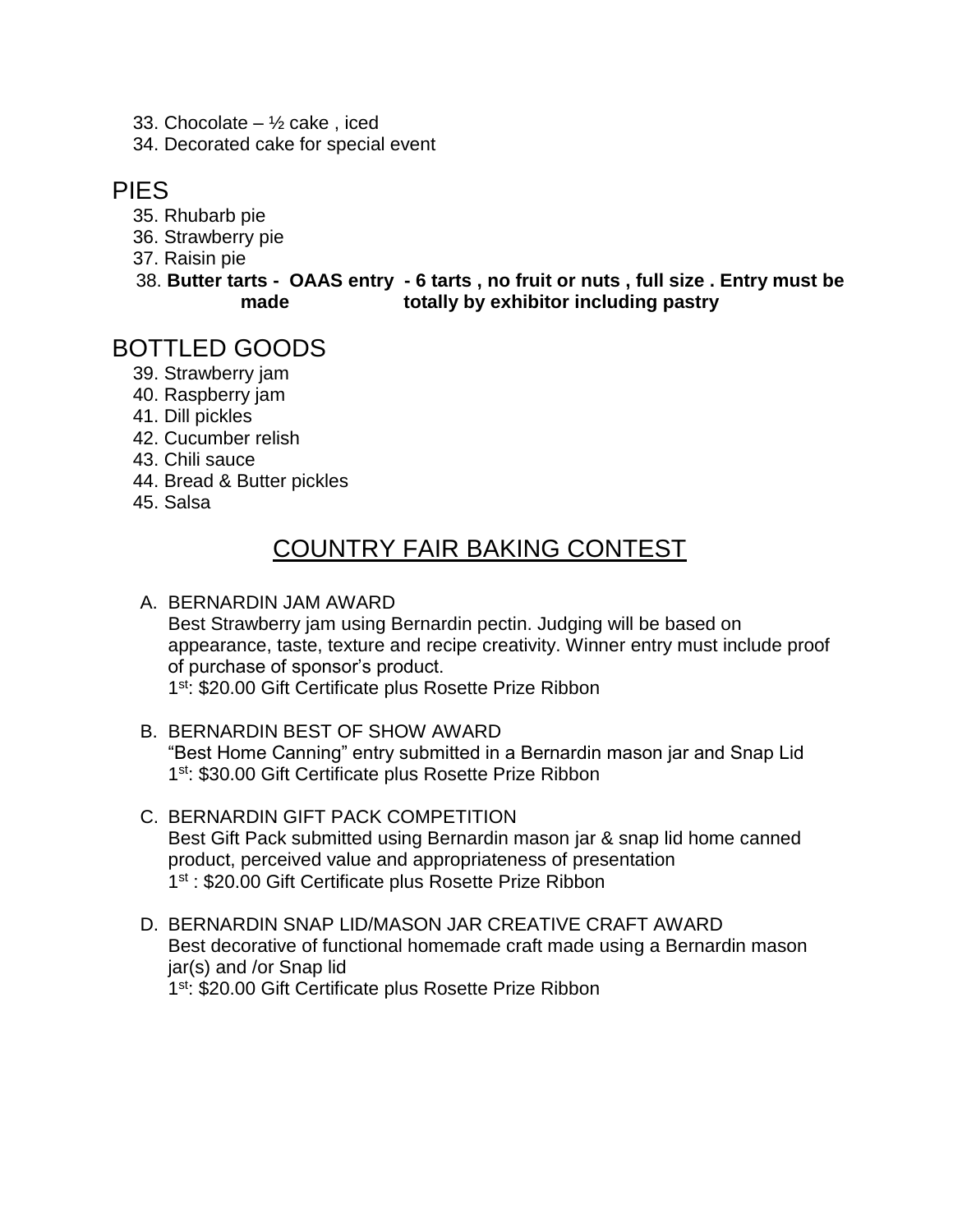# CRAFTS

#### PRIZE MONEY FOR ALL CLASSES WILL BE AS FOLLOWS:  $1^{st} - $4.00$   $2^{nd} - $3.00$   $3^{rd} - $2.00$

-Specimen shall mean one finished article

-No 2 articles can be entered by the same exhibitor in one section. All exhibits must be the work of the exhibitor

-Judges of Homecrafts are authorized by the Directors to discard all soiled, defaced or old work and are instructed to award the prize to new and up to date work. Work prior to 2020 will be disqualified. In case of no competition, unless the exhibit is worthy, the prize will be withheld.

# **CLASS 3**

#### QUILTING

46. Quilt – hand quilted (OAAS) – minimum of 324" on perimeter

- 47. Quilt- machine quilted (OAAS) minimum of 324" on perimeter
- 48. Quilt any size quilted with a long arm machine
- 49. Quilt any size quilted with a regular sewing machine
- 50. Quilt any size hand quilted
- 51. Crib quilt hand quilted
- 52. Crib quilt machine quilted
- 53. Any quilted article ( not a quilt)

#### SEWING

- 54. Bib apron
- 55. Pillow case
- 56. Tote bag
- 57. Child's dress
- 58. Any item with celtic flair

#### **HOBBIES**

- 59. Stuffed animal
- 60. Useful recycled article
- 61. Rug hooking traditional- any article
- 62. Decorated sign
- 63. Any other craft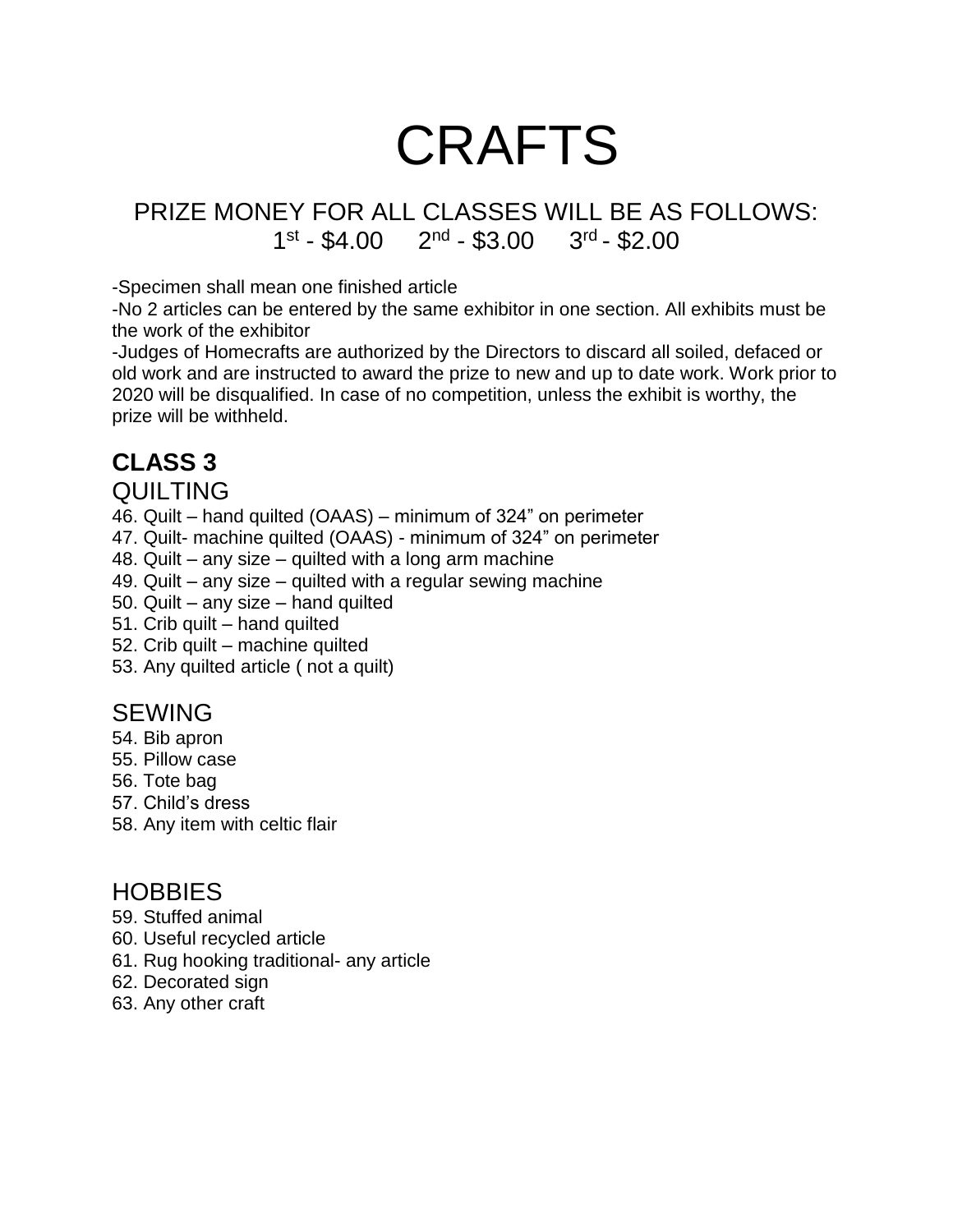#### SEASONAL CRAFTS

64. Front door decoration – any season

- 65. Any seasonal article
- 66. Placemats set of 2
- 67. Christmas stocking
- 68. Table centerpiece, any season

#### CROCHET

- 69. Afghan
- 70. Baby blanket
- 71. Doily, mounted, any size

#### KNITTING

- 72. Afghan
- 73. Baby blanket
- 74. Baby set- 2 or 3 pieces
- 75. Child's sweater or cardigan
- 76. Adult sweater or cardigan
- 77. Cotton dishcloth set of 2
- 78. Hat or headband
- 79. Knitted socks fine yarn
- 80. Knitted socks any other yarn (not fine)
- 81. Knitted mittens
- 82. Knitted gauntlets, fingerless

## AMATEUR PHOTOGRAPHY

Photographs **must** be taken by the amateur exhibitor within the last two years. Photocopies and photos copied off the internet are prohibited. Photos may be digital or film. All other rules of the craft section apply. Judging will be based on composition, focus, exposure and interpretation. Photos **must** be mounted on Bristol board with an approximately 1" border and not exceed a maximum of 8x10 inches. No cropping of original pictures.

- 83. Favourite photo
- 84. Best friends
- 85. Landscape/Flower/Flowering shrub
- 86. This is farming
- 87. Happy Birthday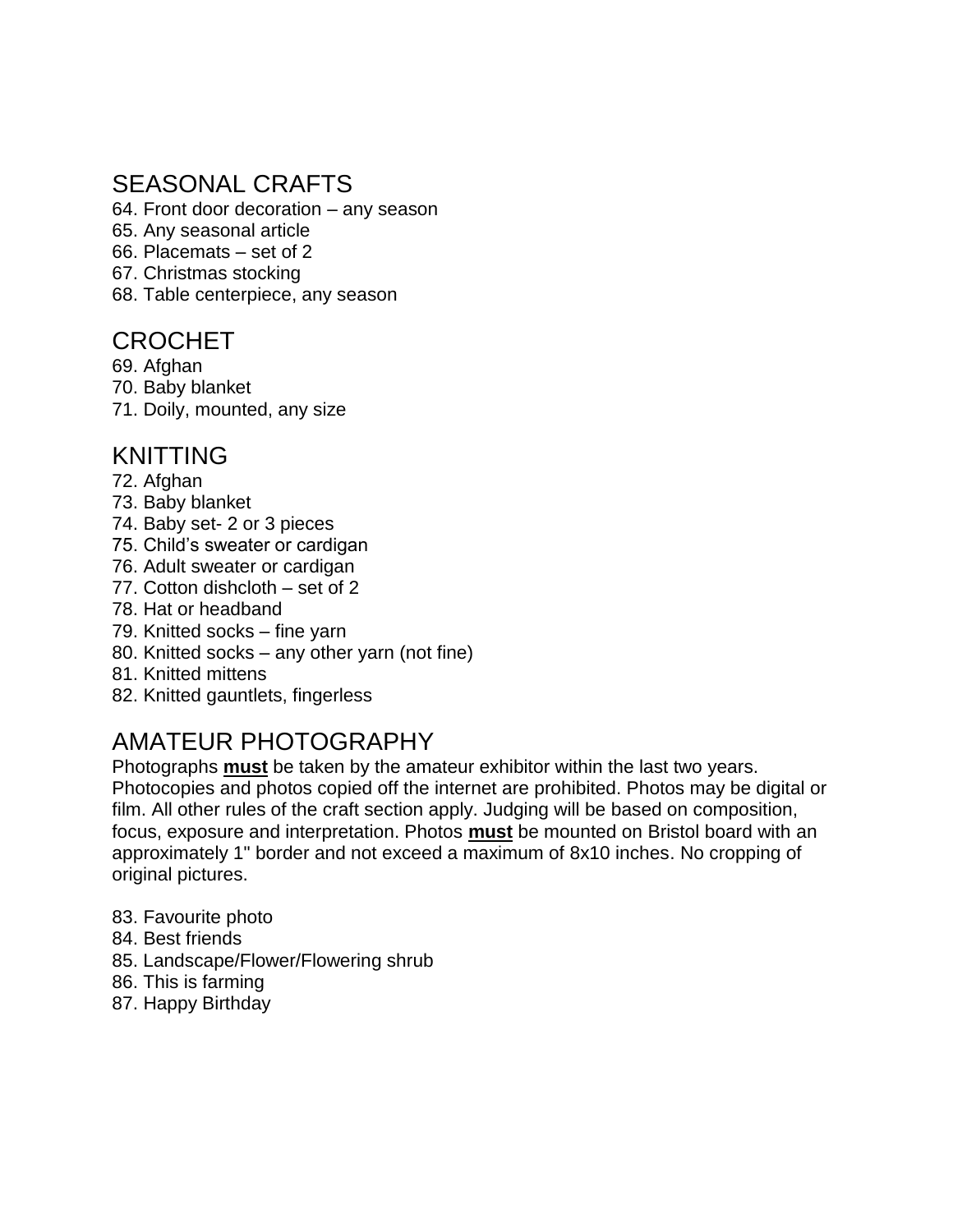#### **OAAS MAPLE SYRUP COMPETITION**

#### **PURE MAPLE SYRUP, ONTARIO GRADE A—AMBER**

- 1. Entry must be made solely by the person or family entering the competition
- 2. Maple syrup exhibits shall consist of 2 curved Kent style glass bottles (D&G#505188Syrup bottle with handle) or equivalent, of Maple Syrup, Canada Grade A-Amber, each having a capacity of 250ml.
- 3. Entries must be labelled on the bottom of the containers with a supplied entry number. No other labels will be permitted.
- 4. Any maple syrup entry containing any form of foreign material will be disqualified from the competition.

| $1$ st---\$10.00 | $2^{nd}--$8:00$ | $3$ <sup>rd</sup> ---\$5:00 |
|------------------|-----------------|-----------------------------|
|                  |                 |                             |

## **OAAS LIQUID HONEY COMPETITION**

#### **PURE, ONTARIO # 1, WHITE**

- 1. Exhibitors of honey must be registered beekeepers and the exhibits shown by them must be pure honey from floral sources in their apiaries.
- 2. Entry must be made solely by the person or family entering the competition.
- 3. Liquid honey exhibits shall consist of 2 clear glass containers, each having a capacity of 500 grams (375ml).
- 4. Entries must be labelled on the bottom of the container only with supplied entry number.
- 5. Any honey containing any form of foreign material will be disqualified.

| $1^{st}$ ---\$10.00 | $2^{nd}--$8.00$ | $3^{rd}--$5:00$ |
|---------------------|-----------------|-----------------|
|                     |                 |                 |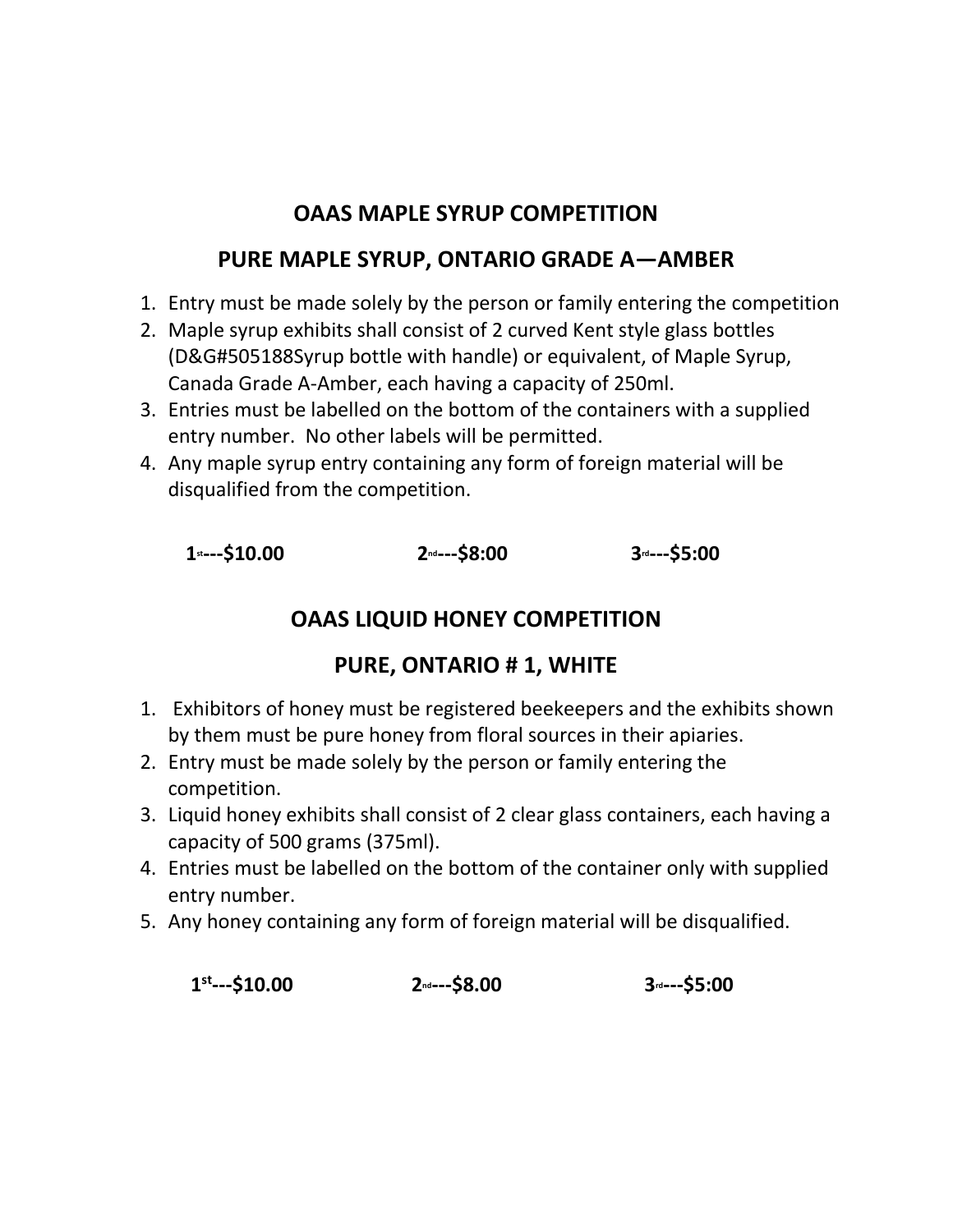#### CHILDREN'S DIVISION CLASS 4 SECTION A

#### PRIZE MONEY FOR ALL CLASSES WILL BE AS FOLLOWS:  $1^{st} - $3.00$   $2^{nd} - $2.00$   $3^{rd} - $1.00$

There is no membership fee for Juniors; however juniors must request a membership number that is to be included on all entry tags. Email [patsymackinnon8@gmail.com](mailto:patsymackinnon8@gmail.com) for membership number

#### PHOTOGRAPHY

One coloured photo taken on any tech device by the exhibitor, mounted

- A. Pre-school Grade 2 Any subject
- B. Grade 3-6 Any subject

#### PRE-SCHOOL

- 1. Create a picture using different cereals
- 2. A sheep made from cotton balls
- 3. An animal made from a painted hand or footprint

#### JUNIOR & SENIOR KINDERGARTEN

- 4. Design a piece of jewellery
- 5. Create an insect using pipe cleaners
- 6. A rainbow using any medium

#### GRADES 1, 2 & 3

- 7. Glitter art picture
- 8. A butterfly painting
- 9. Create a fam animal out of a paper bag

#### GRADES 4, 5 & 6

- 10.Design an emoji
- 11.Design a cell phone case
- 12.A handmade article ( sewing, hooking, crocheting, knitting, woodwork)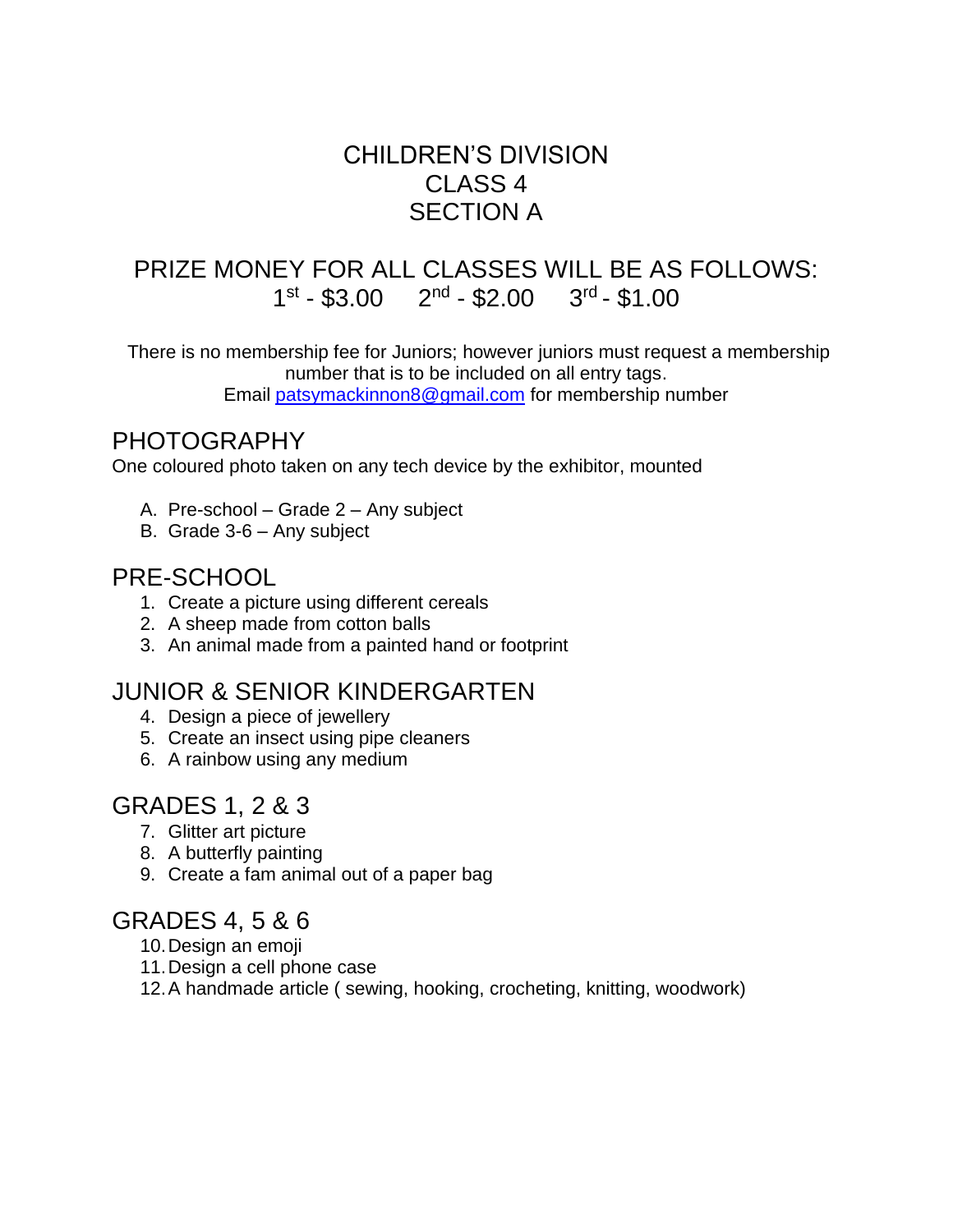#### SECTION B

ALL AGES TO 18

13.Create a family crest

14.A bouquet of flowers in a mason jar

15.A painted rock

16.Design a bookmark

17.Build an original LEGO creation

18.Design a piece of art using your name

19.Watercolour painting

FOOD: PLEASE HAVE ALL EXHIBITS PLACED IN LARGE PLASTIC BAGS

- 20. Decorate a cupcake
- 21. Decorate a large cookie
- 22. Chocolate Chip Cookies (no nuts) (OAAS) 6 on a plate, size between 5cm and 6.5 cm For this item only ; open to youth up to age 15 as of Dec 31, 2022 First prize winner will be asked to enter at the Annual District Meeting October 2022

#### SECTION C

#### Open to all Elementary Schools **\*\* PLEASE LIMIT ENTRIES TO YOUR TOP 10 PER CLASSROOM**

JUNIOR KINDERGARTEN: Animal Face SENIOR KINDERGARTEN: Paper plate garden GRADE ONE: Paper bag puppet GRADE TWO: Laurel Birch Cat art GRADE THREE: Giraffe art GRADE FOUR: Egyptian art GRADE FIVE: Patterned Landscape Art GRADE SIX: Greek pottery vase art GRADE SEVEN: Still life art GRADE EIGHT: Soup can art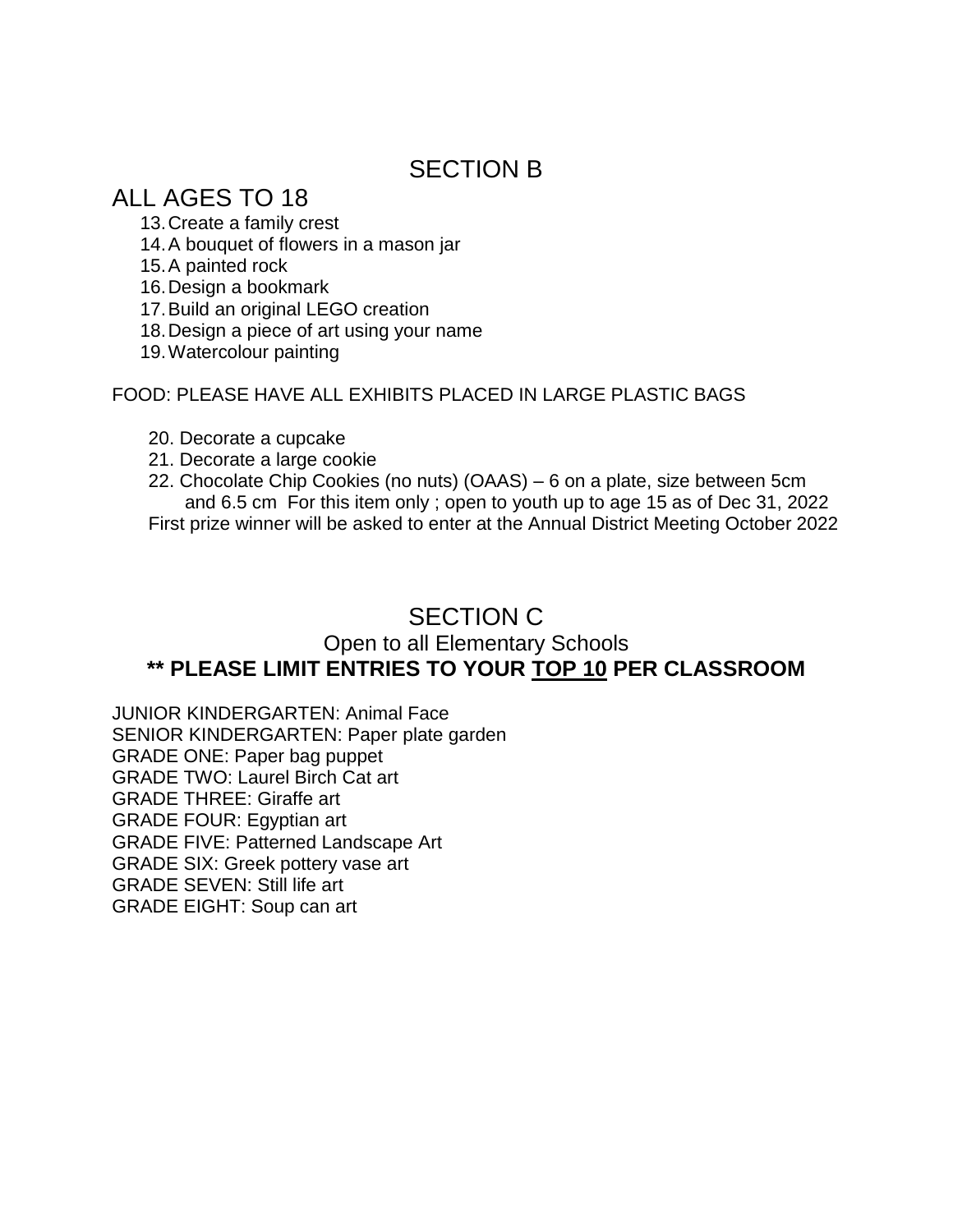# SECTION D DUNVEGAN RECREATION SPECIAL YOUTH PROJECT

\*\*No entry fee required for this contest

**Description:** Design and label a poster

Enter one poster - minimum 23cmx28cm. Poster should be done on bristol board or mounted.

An Environmentally Themed Poster

#### **PRIZE MONEY**:

| These ages may make their poster with cut out pictures |         |                             |  |                             |  |
|--------------------------------------------------------|---------|-----------------------------|--|-----------------------------|--|
| Ages 5 & under                                         | \$10.00 | \$5.00 \$3.00 \$2.00 \$1.00 |  |                             |  |
| Ages 6 to 8                                            | \$10.00 |                             |  | \$5.00 \$3.00 \$2.00 \$1.00 |  |
|                                                        |         |                             |  |                             |  |
| Participants work only                                 |         |                             |  |                             |  |
| Ages 9 to 11:                                          | \$10.00 |                             |  | \$5.00 \$3.00 \$2.00 \$1.00 |  |
| Ages 12 & over                                         | \$10.00 |                             |  | \$5.00 \$3.00 \$2.00 \$1.00 |  |

## FAIRBOARD SPECIAL YOUTH POSTER COMPETITION

# **THEME: "PROMOTING YOUR FAIR"**

- Must be hand drawn by an elementary or high school student.
- Name and date of fair must be clearly shown on the poster.
- The winning poster will be eligible to enter in the district competition.

One entry per fair at the district competition.

The district winner from each class will compete for prizes at the Ontario Association of Agricultural Societies Convention in February.

• Name of fair, contact person, owner of poster and school represented must be clearly labeled on the back of the poster.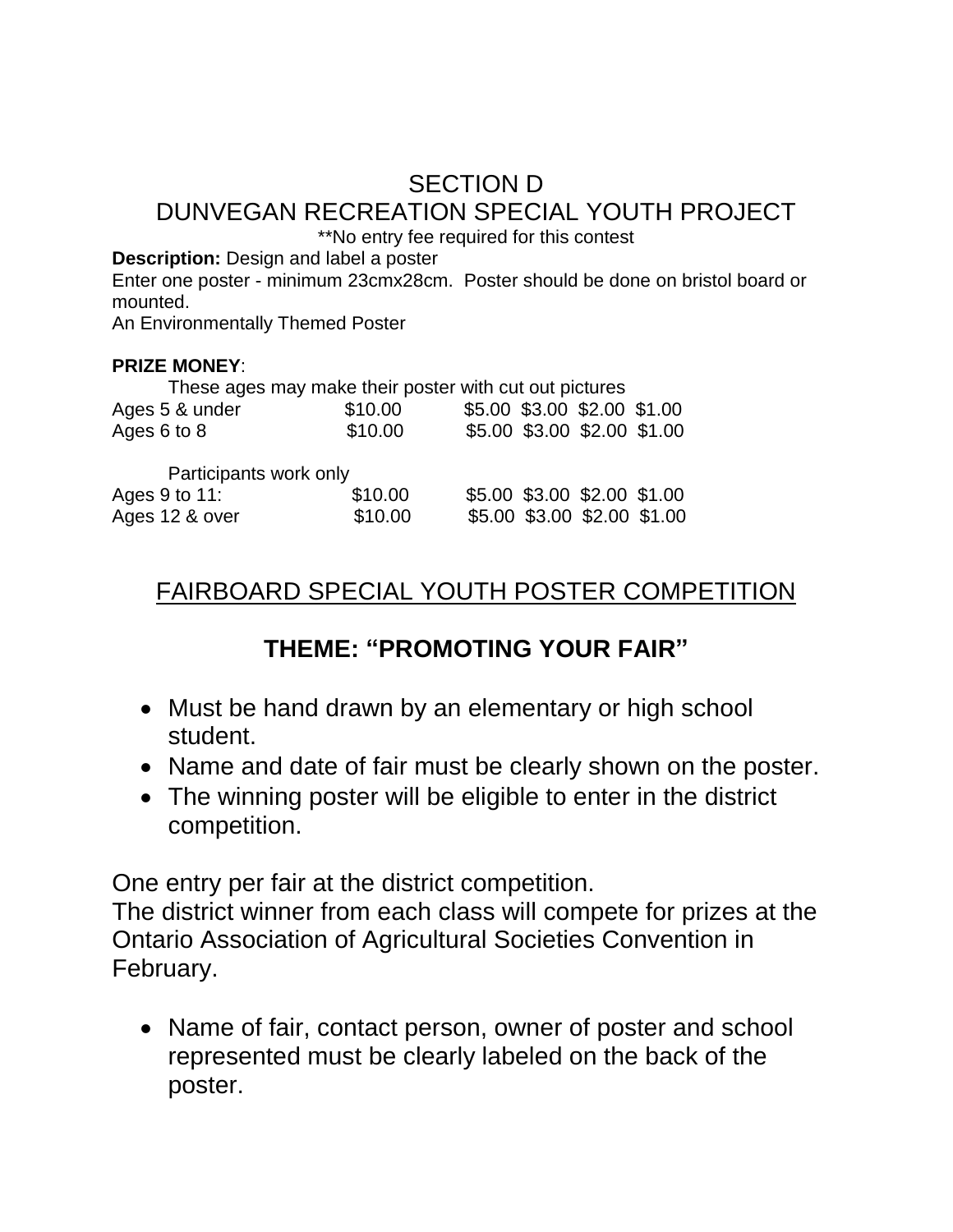Judged on: overall appearance, hand drawn, size, material and theme.

#### Classes:

Junior – Up to and including Grade 4 Intermediate – Grade 5 to Grade 8 Senior – Grade 9 to Grade 12 inclusive PRIZE MONEY: 1<sup>st</sup>: \$5.00; 2<sup>nd</sup>: \$4.00; 3<sup>rd</sup>: \$3.00

#### SECTION E 4-H LIFESKILLS CLASSES

Open to any 2021-2022 4-H member from S D & G or Prescott – Russel

No entry fee. One entry per class…

Prizes will be awarded by donations from Joyce MacLennan and K.A.S

## PRIZE MONEY:

1 st: \$4.00; 2nd: \$3.50; 3rd: \$3.00; 4th: \$2.50

# CLASS: LIFESKILLS

- 1. Me Page A page (8.5" x 11") typed, overviewing the 4-H member
- 2. Me Poster A collection of photos / pictures and a one page typed article telling about yourself, mounted on bristol board
- 3. Poster or photography (a collection of 6 to 8 pictures mounted on bristol board with descriptive captions)
- 4. One page from a scrapbook
- 5. Individual 3-sided exhibit